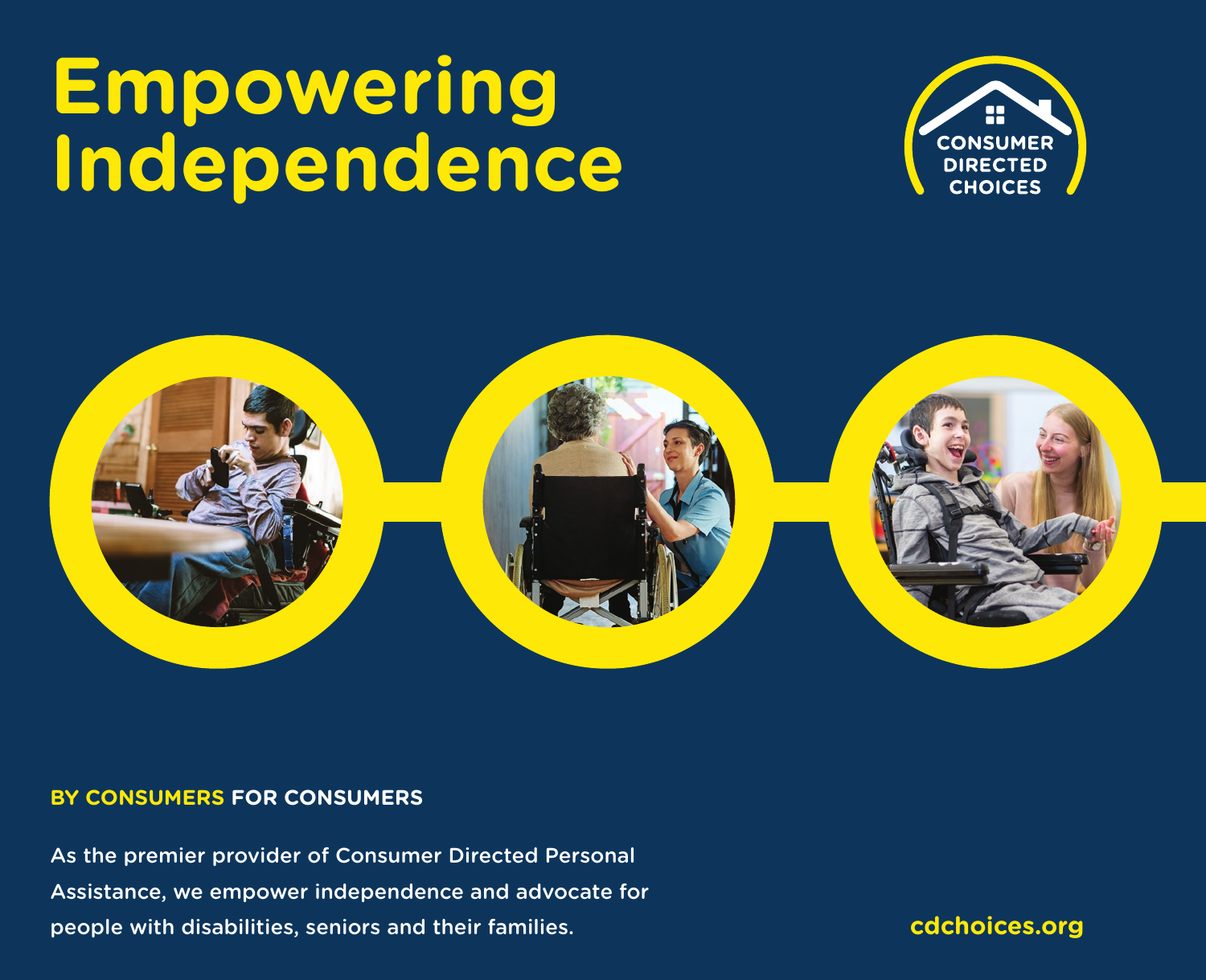Consumer Directed Choices (CDChoices) is a Fiscal Intermediary providing payroll and program administration services to seniors and people with disabilities (Consumers) who employ consumer-directed Personal Assistant workers.

A private, nonprofit corporation headquartered in Albany, NY, CDChoices was founded in 1997 by a group of individuals with disabilities. The organization continues to be run by a diverse group of individuals with disabilities and by others who share the dream of changing the way home care service is delivered. CDChoices is an organization structured around self-determination – the fundamental principle that individuals should have the ability to determine their own care and thus, their lives, to the greatest extent possible.



## **ABOUT US**

## CDChoices empowers Consumers who receive home care to enjoy greater flexibility and freedom of choice in obtaining services.

- 20+ years of experience empowering Consumers to live independently
- Superior customer service from trustworthy, knowledgeable, and responsive staff
- NYS CDPA leader for expertise, efficiency, and innovation
- 2019 Nonprofit of the Year

- Consumer-driven care: **YOU** choose your Personal Assistants
- **YOU** have control & flexibility over YOUR schedule
- Competitive pay rates and bonuses for Personal Assistants
- › **YOU** set your Personal Assistant's pay rate
- › **YOU** can save for on-demand bonuses for your Personal Assistant
- › Weekly paychecks
- › Holiday premium pay
- › Overtime permitted
- › Paid training
- › Retirement plan
- › Paid time off
- › Health & dental insurance
- › Free annual health assessments

### **Additional competitive benefits for Personal Assistants:**

## **WHAT MAKES CDCHOICES A PREMIER NEW YORK STATE PROVIDER OF CDPA?**

## **WHY CHOOSE US?**

#### **WE EMPOWER YOU WITH THE RESOURCES TO BE EMPLOYERS, INCLUDING PEER MENTORING**

**518-464-0810 • cdchoices.org**

## **TAKE ADVANTAGE OF SIGN-ON BONUSES FOR NEW PERSONAL ASSISTANTS**



At Consumer Directed Choices, we recognize the difficulty of recruiting personal assistants during an ongoing home care worker shortage. While we continue to advocate for our consumers and caregivers, we also have a program to help you recruit new personal assistants: **Recruitment Bonuses for New Hires!**

#### **\$500 FOR FULL-TIME EMPLOYEES, \$250 FOR PART-TIME EMPLOYEES**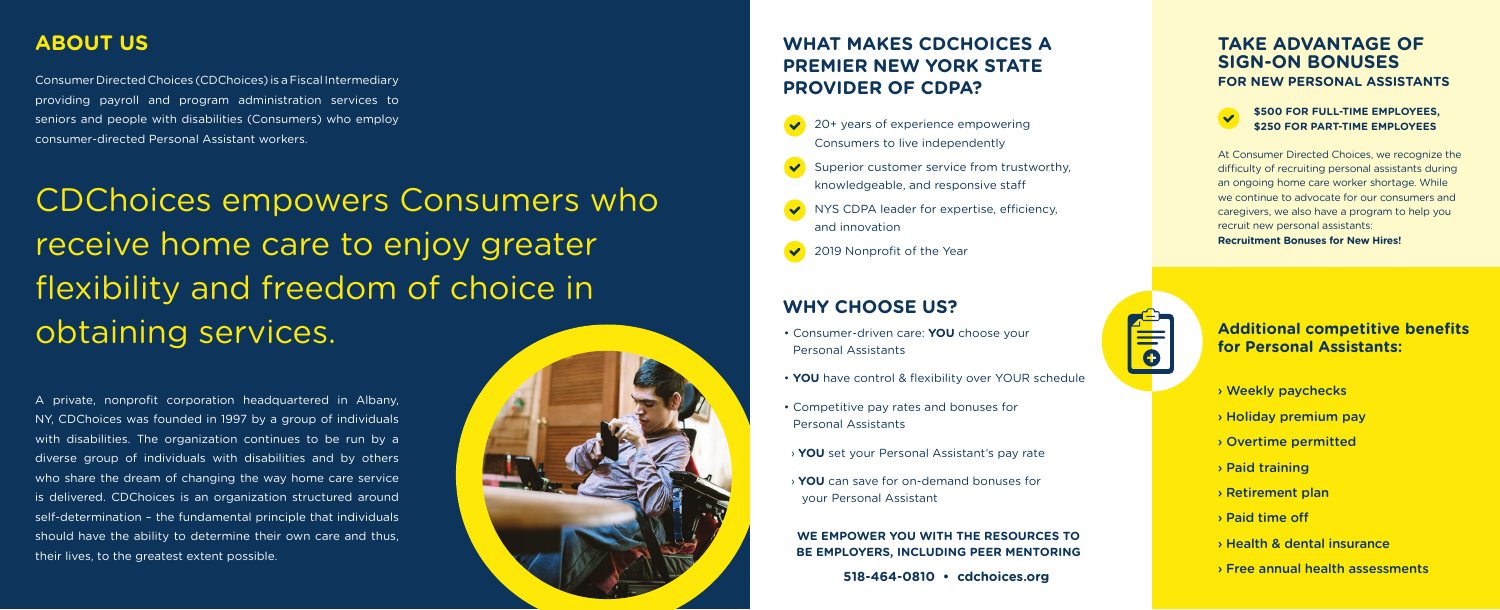## **ANSWER YES TO THESE 5 QUESTIONS,**

and you're ready to enroll now for CDPA with CDChoices

Are you eligible for Medicaid?

Do you want to remain independent in your home?

Do you want control over who is providing your in-home care?

Do you want to offer your Personal Assistants competitive pay, and have higher recruitment and retention?

Are you ready to explore new services or Fiscal Intermediary provider opportunities?

## **PROGRAMS & SERVICES**

CDChoices provides Fiscal Intermediary services to the following consumer-directed community programs for Consumers to recruit, hire, train, supervise and, if necessary, terminate their own Personal Assistant workers:

- **Consumer Directed Personal Assistance (CDPA):** For Medicaid recipients in need of personal care, home health and nursing services.
- **Expanded In-Home Services for the Elderly Program (EISEP):** For seniors not eligible for services through Medicaid.
- **Respite:** Provides periodic relief to primary caregivers who care for someone with Alzheimer's disease or other dementias living in the community under the NYS Alzheimer's Caregiver Initiative (ACSI).

**Q1**

**Q2**

**Q3**

## **HOW DOES CONSUMER DIRECTED PERSONAL ASSISTANCE WORK?**



#### **RECEIVE YOUR EVALUATION**

First, a practitioner through the Department of Health (DOH) and Maximus Health Services, Inc., contracted under the New York Independent Assessor (NYIA) will complete a home care evaluation and issue a practitioner's order required to authorize services.



#### **DETERMINE YOUR ELIGIBILITY**

Your Local Department of Social Services or Managed Care Plan will determine if you are self-directing and how many hours of care you are eligible to receive. If you are not selfdirecting, a designated representative can direct your care.



#### **SELECT YOUR HOME CARE**

#### Congratulations!

You've decided that CDPA is right for you. Now choose a Fiscal Intermediary like CDChoices.



#### **CHOOSE YOUR ASSISTANTS**

After you have completed the first three steps, it's time to recruit, hire and train the people you want to employ as your home care workers or Personal Assistants.